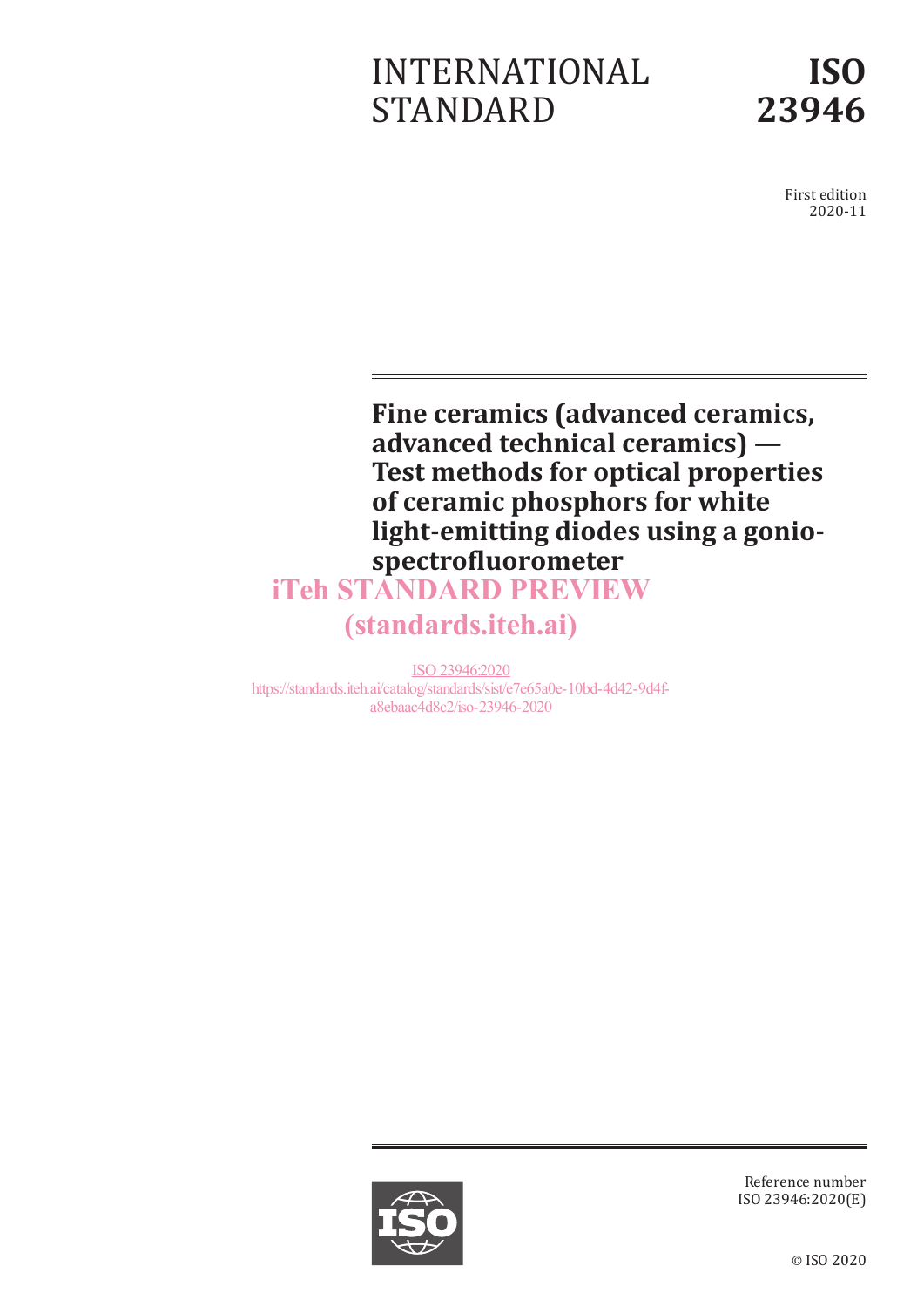# iTeh STANDARD PREVIEW (standards.iteh.ai)

ISO 23946:2020 https://standards.iteh.ai/catalog/standards/sist/e7e65a0e-10bd-4d42-9d4fa8ebaac4d8c2/iso-23946-2020



### **COPYRIGHT PROTECTED DOCUMENT**

#### © ISO 2020

All rights reserved. Unless otherwise specified, or required in the context of its implementation, no part of this publication may be reproduced or utilized otherwise in any form or by any means, electronic or mechanical, including photocopying, or posting on the internet or an intranet, without prior written permission. Permission can be requested from either ISO at the address below or ISO's member body in the country of the requester.

ISO copyright office CP 401 • Ch. de Blandonnet 8 CH-1214 Vernier, Geneva Phone: +41 22 749 01 11 Email: copyright@iso.org Website: www.iso.org Published in Switzerland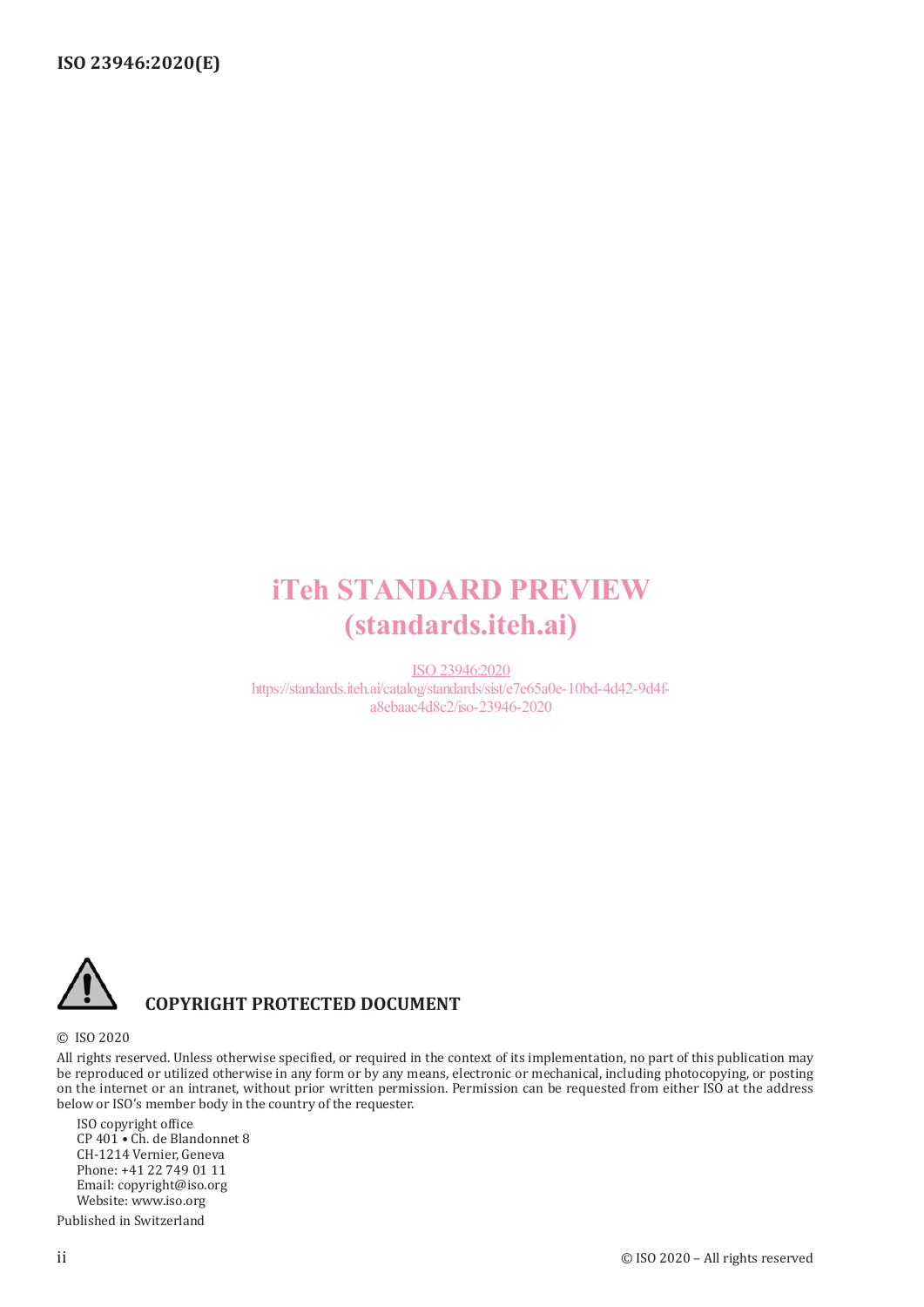# **Contents**

| ×<br>. .<br>۹<br>×<br>×<br>۰, |
|-------------------------------|
|-------------------------------|

| 1 |            |                                                                                                                                                                                                                                         |  |  |  |  |  |
|---|------------|-----------------------------------------------------------------------------------------------------------------------------------------------------------------------------------------------------------------------------------------|--|--|--|--|--|
| 2 |            |                                                                                                                                                                                                                                         |  |  |  |  |  |
| 3 |            |                                                                                                                                                                                                                                         |  |  |  |  |  |
| 4 |            | Spherical coordinate system <b>Exercise Exercise Coordinate System</b> 1                                                                                                                                                                |  |  |  |  |  |
| 5 |            |                                                                                                                                                                                                                                         |  |  |  |  |  |
|   | 5.1        |                                                                                                                                                                                                                                         |  |  |  |  |  |
|   | 5.2        |                                                                                                                                                                                                                                         |  |  |  |  |  |
|   | 5.3        | 5.3.1                                                                                                                                                                                                                                   |  |  |  |  |  |
|   |            | 5.3.2                                                                                                                                                                                                                                   |  |  |  |  |  |
|   |            | 5.3.3                                                                                                                                                                                                                                   |  |  |  |  |  |
|   | 5.4        |                                                                                                                                                                                                                                         |  |  |  |  |  |
|   |            | 5.4.1                                                                                                                                                                                                                                   |  |  |  |  |  |
|   |            | 5.4.2                                                                                                                                                                                                                                   |  |  |  |  |  |
|   |            | 5.4.3                                                                                                                                                                                                                                   |  |  |  |  |  |
|   | 5.5        | 5.5.1                                                                                                                                                                                                                                   |  |  |  |  |  |
|   |            | Mechanism for setting angle of incidence with a wide manuscritic setting angle of incidence with a wide manuscritic setting angle of incidence with a wide manuscritic setting angle of incidence with a setting of the settin<br>5.5.2 |  |  |  |  |  |
|   |            |                                                                                                                                                                                                                                         |  |  |  |  |  |
|   | 5.6        | 5.5.3 Mechanism for setting azimuth angle of observation                                                                                                                                                                                |  |  |  |  |  |
|   |            |                                                                                                                                                                                                                                         |  |  |  |  |  |
| 6 |            | 5.7 Signal and data processing unit<br><u>ISO 239462020</u><br><b>Calibration, inspection and maintenance of measurement apparatus</b>                                                                                                  |  |  |  |  |  |
|   | 6.1        |                                                                                                                                                                                                                                         |  |  |  |  |  |
|   | 6.2        |                                                                                                                                                                                                                                         |  |  |  |  |  |
|   | 6.3        |                                                                                                                                                                                                                                         |  |  |  |  |  |
|   | 6.4<br>6.5 |                                                                                                                                                                                                                                         |  |  |  |  |  |
|   | 6.6        |                                                                                                                                                                                                                                         |  |  |  |  |  |
|   | 6.7        |                                                                                                                                                                                                                                         |  |  |  |  |  |
| 7 |            |                                                                                                                                                                                                                                         |  |  |  |  |  |
|   | 7.1        |                                                                                                                                                                                                                                         |  |  |  |  |  |
|   | 7.2        |                                                                                                                                                                                                                                         |  |  |  |  |  |
| 8 |            |                                                                                                                                                                                                                                         |  |  |  |  |  |
|   | 8.1        |                                                                                                                                                                                                                                         |  |  |  |  |  |
|   | 8.2        |                                                                                                                                                                                                                                         |  |  |  |  |  |
|   |            | 8.2.1                                                                                                                                                                                                                                   |  |  |  |  |  |
|   |            | 8.2.2                                                                                                                                                                                                                                   |  |  |  |  |  |
|   | 8.3        | Measurement of spatial light distribution with varying azimuth angle of observation 8                                                                                                                                                   |  |  |  |  |  |
|   | 8.4        | Evaluation of surface uniformity with varying azimuth rotational angle of sample 8                                                                                                                                                      |  |  |  |  |  |
| 9 |            |                                                                                                                                                                                                                                         |  |  |  |  |  |
|   | 9.1        |                                                                                                                                                                                                                                         |  |  |  |  |  |
|   |            | 9.1.1<br>9.1.2                                                                                                                                                                                                                          |  |  |  |  |  |
|   | 9.2        |                                                                                                                                                                                                                                         |  |  |  |  |  |
|   | 9.3        |                                                                                                                                                                                                                                         |  |  |  |  |  |
|   |            | 9.3.1                                                                                                                                                                                                                                   |  |  |  |  |  |
|   |            | Scattered and fluorescence photon numbers for phosphor sample 11<br>9.3.2                                                                                                                                                               |  |  |  |  |  |
|   | 9.4        | Average of scattered light or fluorescence photon number for variable azimuth                                                                                                                                                           |  |  |  |  |  |
|   |            |                                                                                                                                                                                                                                         |  |  |  |  |  |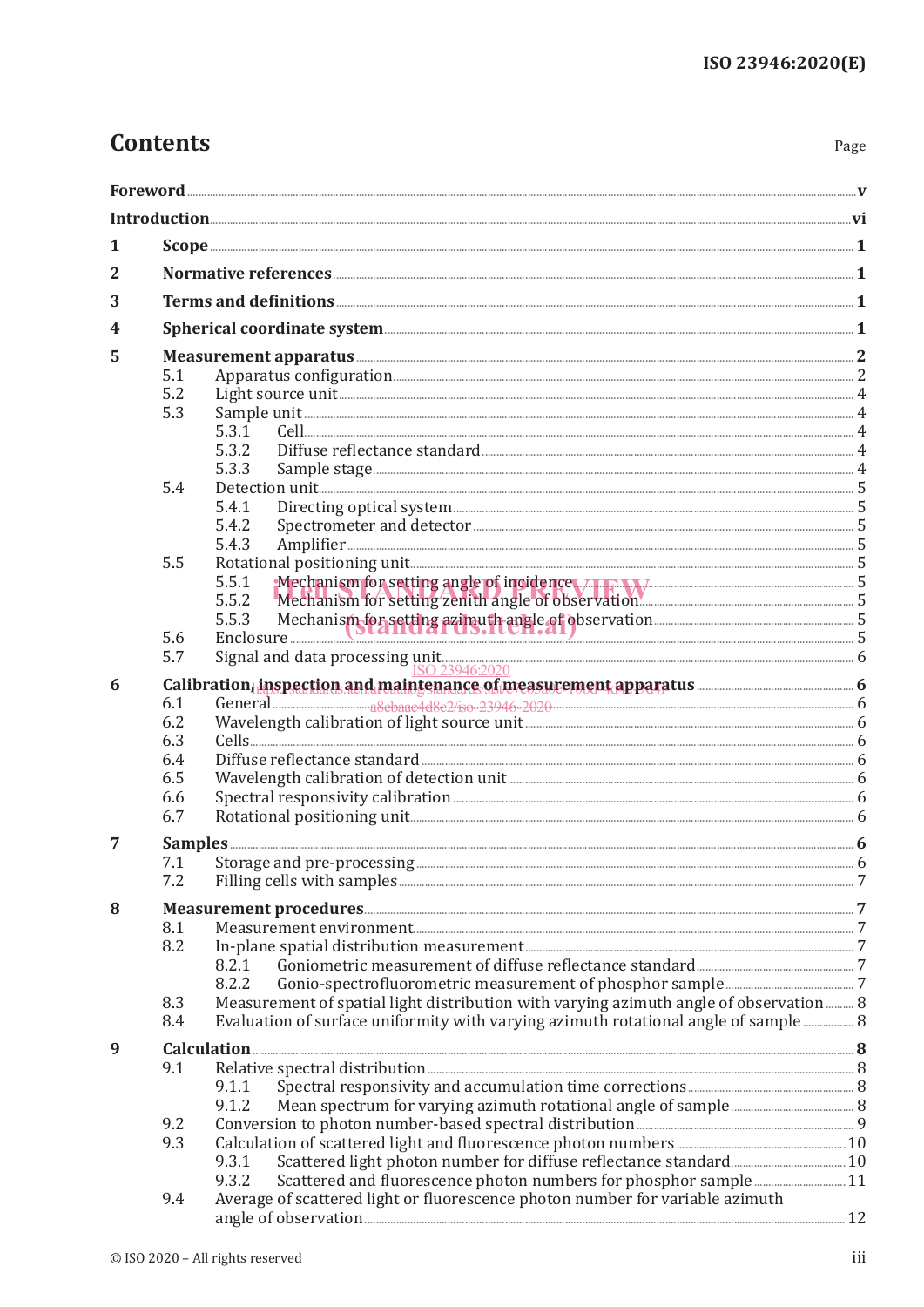|                                                                                           | 9.6 | Interpolation of luminescent radiance factor and reflected radiance factor at dead |    |  |  |
|-------------------------------------------------------------------------------------------|-----|------------------------------------------------------------------------------------|----|--|--|
|                                                                                           |     | $angle 1000$                                                                       | 14 |  |  |
|                                                                                           | 9.7 |                                                                                    |    |  |  |
|                                                                                           | 9.8 |                                                                                    |    |  |  |
|                                                                                           | 9.9 |                                                                                    |    |  |  |
| 10                                                                                        |     |                                                                                    |    |  |  |
| Annex A (informative) Gonio-spectrofluorometric measurement for less absorptive samples18 |     |                                                                                    |    |  |  |
|                                                                                           |     |                                                                                    |    |  |  |

# **iTeh STANDARD PREVIEW** (standards.iteh.ai)

ISO 23946:2020 https://standards.iteh.ai/catalog/standards/sist/e7e65a0e-10bd-4d42-9d4fa8ebaac4d8c2/iso-23946-2020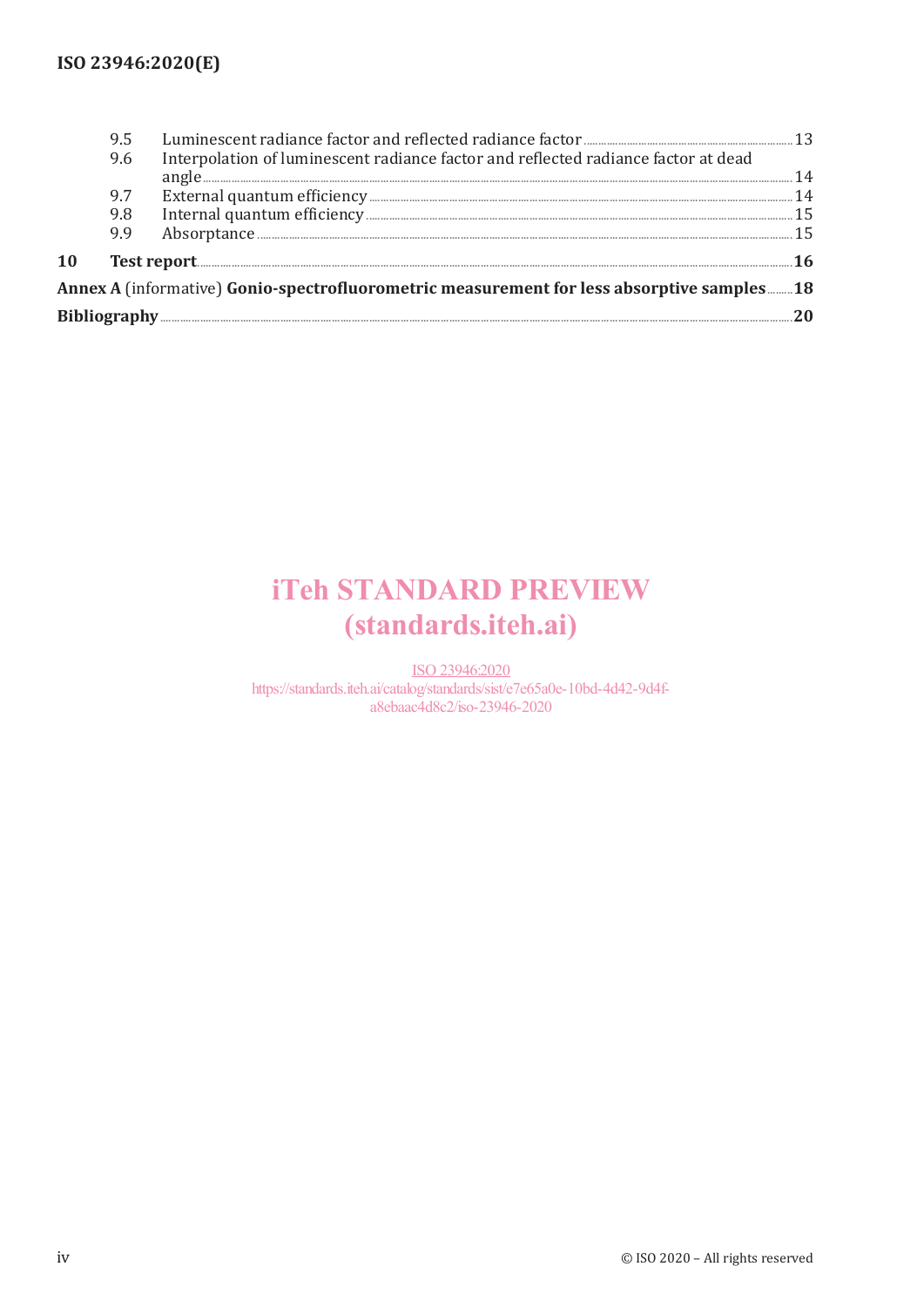### **Foreword**

ISO (the International Organization for Standardization) is a worldwide federation of national standards bodies (ISO member bodies). The work of preparing International Standards is normally carried out through ISO technical committees. Each member body interested in a subject for which a technical committee has been established has the right to be represented on that committee. International organizations, governmental and non-governmental, in liaison with ISO, also take part in the work. ISO collaborates closely with the International Electrotechnical Commission (IEC) on all matters of electrotechnical standardization.

The procedures used to develop this document and those intended for its further maintenance are described in the ISO/IEC Directives, Part 1. In particular, the different approval criteria needed for the different types of ISO documents should be noted. This document was drafted in accordance with the editorial rules of the ISO/IEC Directives, Part 2 (see www.iso.org/directives).

Attention is drawn to the possibility that some of the elements of this document may be the subject of patent rights. ISO shall not be held responsible for identifying any or all such patent rights. Details of any patent rights identified during the development of the document will be in the Introduction and/or on the ISO list of patent declarations received (see www.iso.org/patents).

Any trade name used in this document is information given for the convenience of users and does not constitute an endorsement.

For an explanation of the voluntary nature of standards, the meaning of ISO specific terms and expressions related to conformity assessment, as well as information about ISO's adherence to the experience or<br>World Trade Organization (WTO) principles in the Technical Barriers to Trade (TBT), see www.iso.org/ World Trade Organization (WTO) principles in the Technical Barriers to Trade (TBT), see www.iso.org/ iso/foreword.html. (standards.iteh.ai)

This document was prepared by Technical Committee ISO/TC 206, *Fine ceramics*. ISO 23946:2020

Any feedback or questions on this document should be directed to the user's national standards body. A complete listing of these bodies can be found at www.iso.org/members.html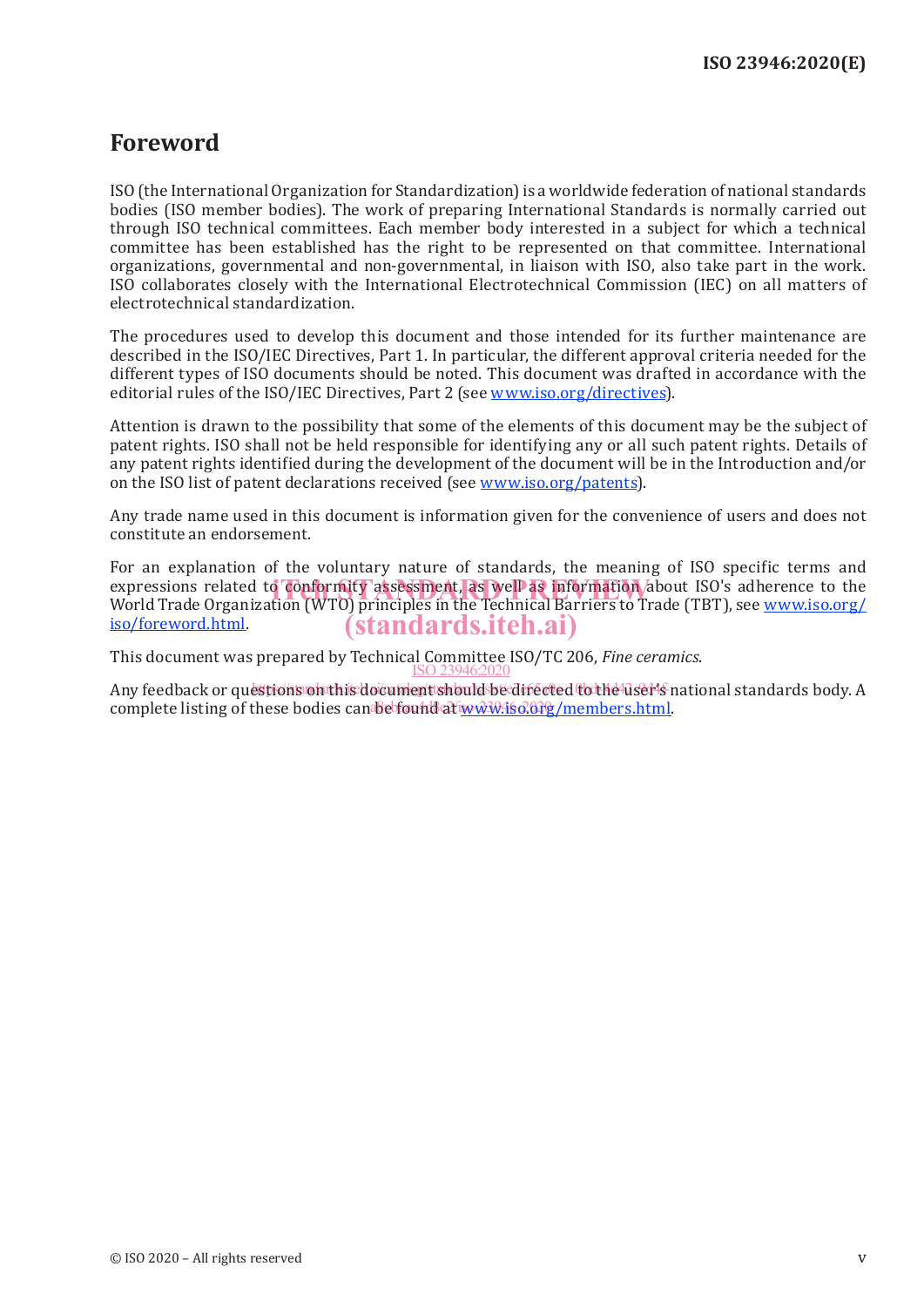# **Introduction**

White light-emitting diode (LED)-based solid-state lighting (SSL) has been widely used for a variety of applications as an alternative for incandescent and fluorescent lamps. In the beginning, white LEDs (comprising blue LEDs and yellow phosphors) became popular as backlight sources for small-size liquid-crystal displays (LCDs) used in mobile phones and digital cameras. These were followed by white LEDs (consisting of blue LEDs combined with green and red phosphors) applied to backlight sources for large-area LCDs. Subsequently, LED lamps have been commercialized for general lighting, replacing conventional luminaires and capitalising on their advantages, such as compactness, high luminous efficiency, high brightness below  $0^{\circ}$ C or higher ambient temperatures, long life and controllability of light intensity and colour temperature.

Optical performance of a phosphor material for use in a white LED is one of the most important factors influencing the performance of the white LED. Accordingly, it is of great importance not only for researchers and manufacturers of phosphors for use in white LEDs but also for researchers and manufacturers of white LED devices to evaluate optical properties of the phosphors in a well-established manner. Photoluminescence quantum efficiency is one of the key optical parameters of phosphors for use in white LEDs and has been measured extensively by using an integrating sphere-based absolute method.

ISO 20351 was developed in accordance with the demand for standardizing the test method of internal quantum efficiency of phosphors using an integrating sphere. This standard test method has the advantage of short measurement time and being available to those with no expertise in precise optical measurement. Despite their importance in terms of the performance of ceramic phosphor products, however, external quantum efficiency and absorptance are out of the scope of ISO 20351 due to nowever, external quantum emclency and absorptance are out of the scope of<br>insufficient understanding of the **source of variation in these measurement valu**es.

This document provides the absolute bleasurement methods of external quantum efficiency and absorptance as well as internal quantum efficiency and related optical properties for ceramic phosphors for use in white LEDs using a gonio-spectrofluorometer. *I*nis equipment is regarded as one of the variations of a gonio-reflec<del>tometer commonly used to evaluate</del> optical properties of material surfaces.

In this document, measurement conditions and procedures, which can affect the measurement values, are described in detail, helping those who address the high-performance phosphors for competitive SSL products to obtain the proper information on their competitiveness. a8ebaac4d8c2/iso-23946-2020

This document can also be adopted to phosphors used in non-white LEDs, for example green, orange, pink and purple.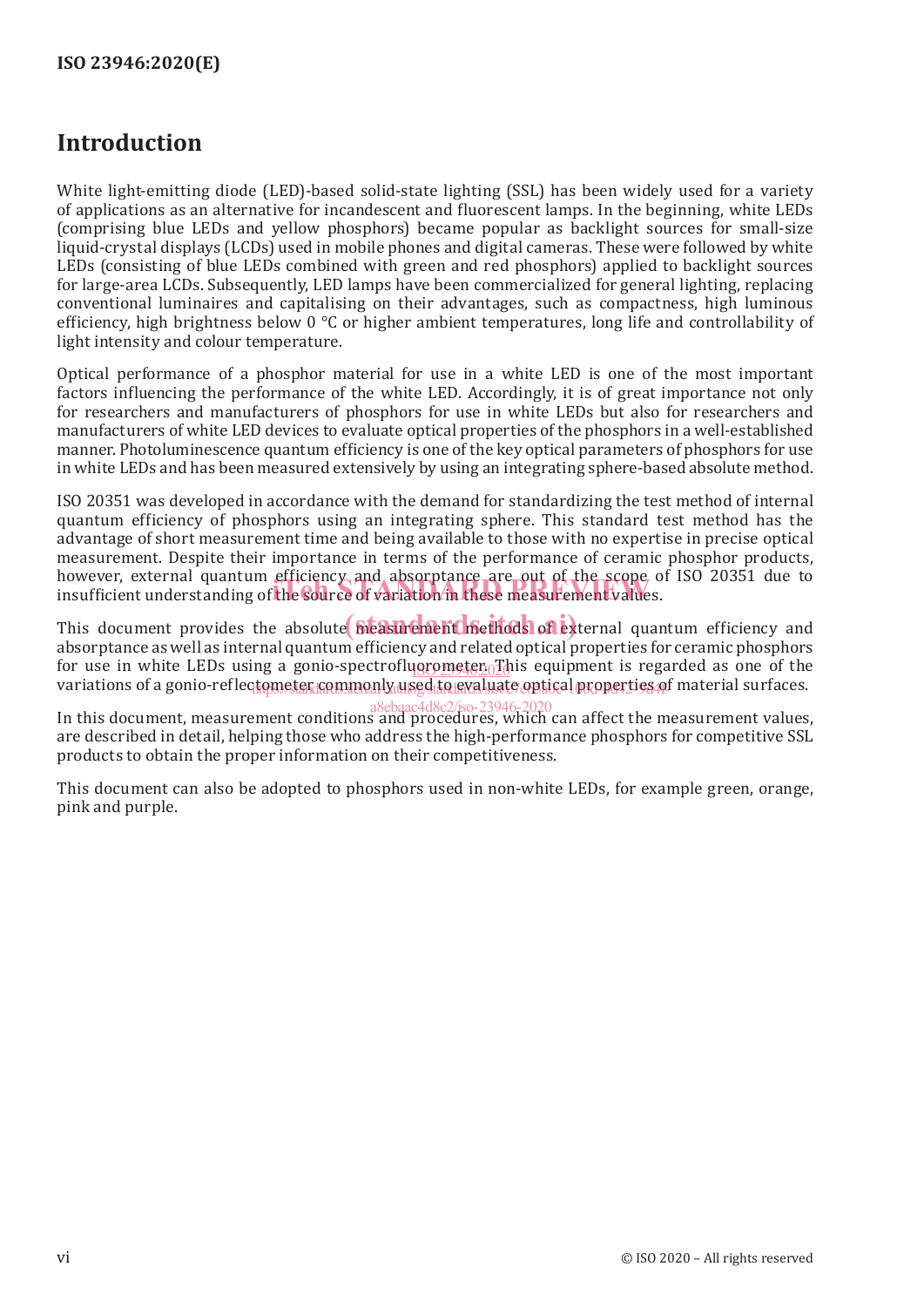# **Fine ceramics (advanced ceramics, advanced technical ceramics) — Test methods for optical properties of ceramic phosphors for white light-emitting diodes using a goniospectrofluorometer**

### **1 Scope**

This document specifies a method for use of a gonio-spectrofluorometer to measure internal quantum efficiency, external quantum efficiency, absorptance, luminescent radiance factor and relative fluorescence spectrum of ceramic phosphor powders which are used in white light-emitting diodes (LEDs) and emit visible light when excited by UV or blue light.

#### **2 Normative references**

The following documents are referred to in the text in such a way that some or all of their content constitutes requirements of this document. For dated references, only the edition cited applies. For undated references, the latest edition of the referenced document (including any amendments) applies.

ISO 20351, *Fine ceramics (advanced ceramics, advanced technical ceramics)* — Absolute measurement of *internal quantum efficiency of phosphors for white light emitting diodes using an integrating sphere* (standards.iteh.ai)

CIE S 017/E, *International Lighting Vocabulary*

ISO 23946:2020

**3 Terms and definitions** iteh.ai/catalog/standards/sist/e7e65a0e-10bd-4d42-9d4f-

a8ebaac4d8c2/iso-23946-2020

For the purposes of this document, the terms and definitions given in ISO 20351 and CIE S 017/E and the following apply.

ISO and IEC maintain terminological databases for use in standardization at the following addresses:

- ISO Online browsing platform: available at https://www.iso.org/obp
- IEC Electropedia: available at http://www.electropedia.org/

#### **3.1**

#### **gonio-spectrofluorometer**

apparatus measuring the observation angle dependence of the spectral distribution of fluorescent light or scattered light emitted by a sample irradiated on its surface by a monochromatic light

#### **3.2**

#### **in-plane**

<optical radiation> emitted or reflected, with a propagation vector located in a plane of incidence

#### **3.3**

#### **out-of-plane**

<optical radiation> emitted or reflected, with a propagation vector not located in a plane of incidence

#### **4 Spherical coordinate system**

The coordinate system used in gonio-spectrofluorometry shall be a spherical coordinate system  $(r, \theta, \phi)$ . In a gonio-spectrofluorometer, the plane including the sample surface shall be taken as the horizontal plane and the centre of the surface of the sample shall be taken as the origin. The radial distance *r*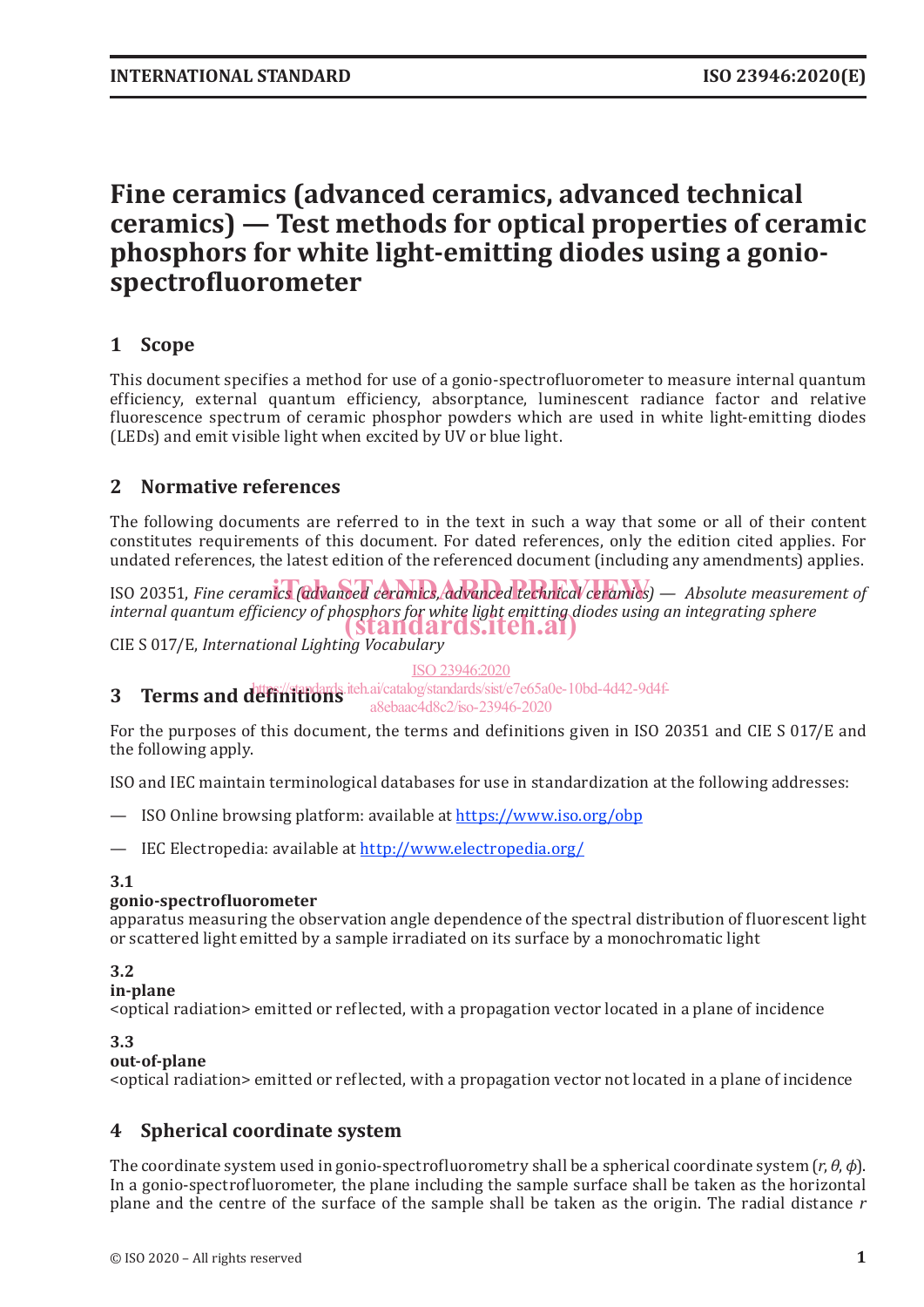of the observation point shall be held constant during the measurement. The geometrical parameters of measurement are defined by the angle of incidence  $\theta_i$ , the zenith angle of observation  $\theta_r$  and the azimuth angle of observation  $\phi_r$ . The vertical axis is defined as the direction where  $\theta_i = \theta_r = 0^{\circ}$ , and the plane of incidence is defined as  $\phi_r = 0^\circ$ .

#### **5 Measurement apparatus**

#### **5.1 Apparatus configuration**

The apparatus comprises elements including a light source unit, a sample unit, a detection unit, a rotational positioning unit, an enclosure and a signal/data processing unit. Figure 1 illustrates the typical measurement apparatus configuration.

The light source unit generates monochromatic excitation light and comprises a white light source, a power supply for the white light source, a focusing optical system, a wavelength selection unit (monochromator for the white light source) and an optical system for irradiation. A collimated laser beam can also be used as the monochromatic light source.

The sample unit comprises a cell, a diffuse reflectance standard and a sample stage.

The detection unit comprises a directing optical system for collecting light, a spectrometer, a detector and an amplifier.

Example measurement configuration is illustrated in **Figure 2**, where the geometrical parameters are defined in  $Cl_2$  anset 4. The rotational positioning unit for measuring in-plane spatial distribution commisses a mechanism for extinctly and positioning unit for measuring in-plane spatial distribution comprises a mechanism for setting the angle of incidence and a mechanism for setting the zenith angle comprises a mechanism for setting the angle of incidence and a mechanism for setting the zenith angle<br>of observation. When out-of-plane spatial distribution is measured, the rotational positioning unit also includes mechanism for setting the azimuth angle of observation. When gonio-spectrofluorometric measurement is performed with a certain fixed angle  $\phi$  incidence, a non-adjustable optical system for irradiating incident beam onto the centre allo sample surface may be used. For measuring in-plane spatial distribution, the incident optical axis is located in the same plane as that where the observation optical axis is rotating by the mechanism for setting the zenith angle of observation. To prevent the mechanism for setting the zenith angle-of-observation from interfering with the mechanism for setting the angle-of-incidence, each can be given radial distance that differs substantially from the other. Alternatively, one or both of these mechanisms can be provided with a supplemental positioning mechanism for preventing collision.

Each component incorporated inside the enclosure should have a matte black surface to reduce stray light.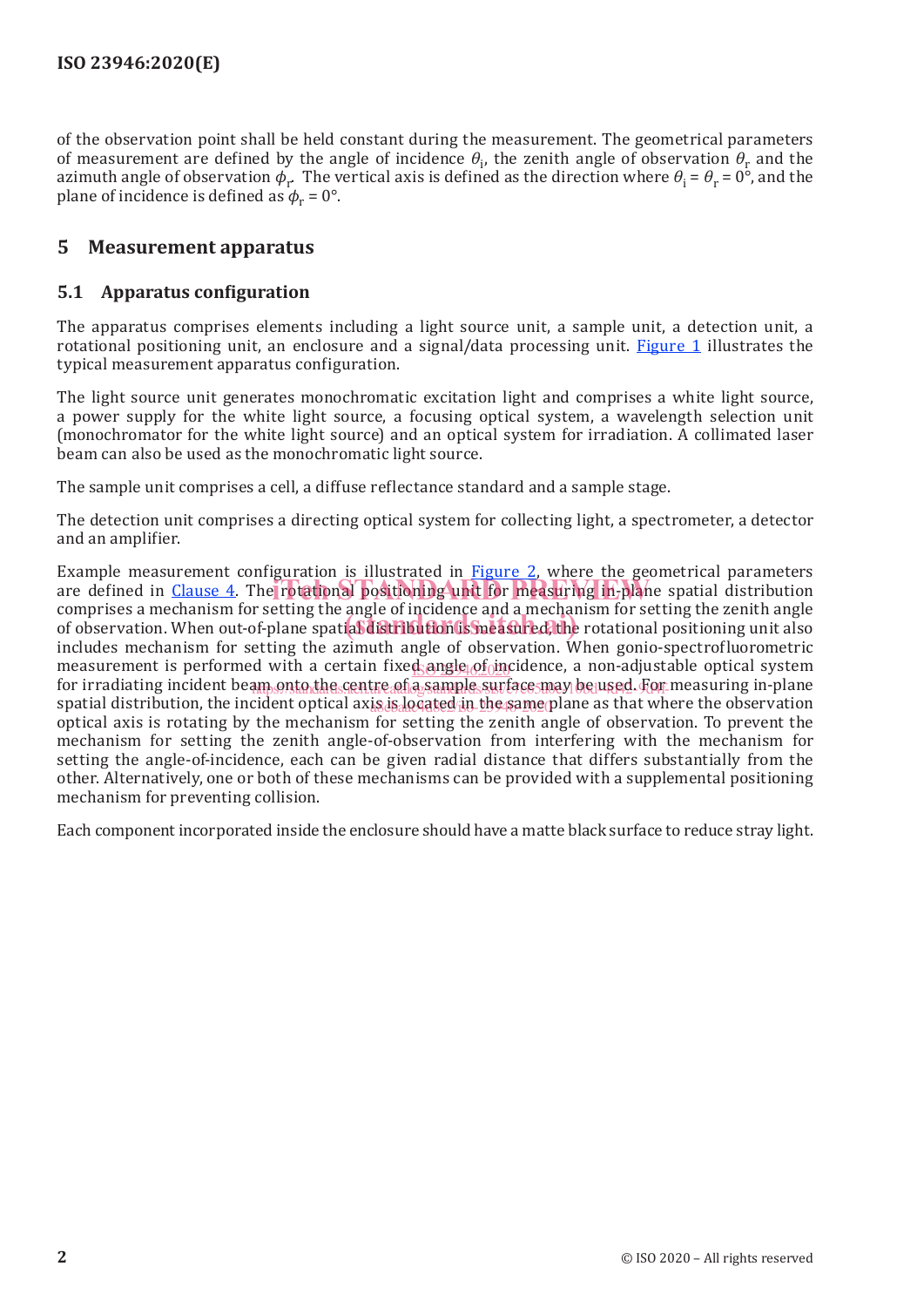

#### **Key**

- A light source unit 1 light source
- B sample unit 2 spectrometer
- 
- 
- 
- 
- 
- C detection unit 3 optical system for irradiation (optical fibre probe)
- D rotational positioning unit 4 mechanism for setting angle of incidence
- E enclosure 5 mechanism for setting zenith angle of observation
	- 6 sample (cell)

### 7 sample stage iTeh STAND Adrecting optical system (optical fibre probe) (standards.iten.ai)

## **Figure 1 — Typical measurement apparatus configuration** ISO 23946:2020

https://standards.iteh.ai/catalog/standards/sist/e7e65a0e-10bd-4d42-9d4fa8ebaac4d&<sub>2</sub>2/iso-23946-2020



**Key**

| zenith angle of observation | azimuth angle of observation |
|-----------------------------|------------------------------|
| angle of incidence          | sample rotation angle        |

**Figure 2 — Example configuration of each geometrical parameter**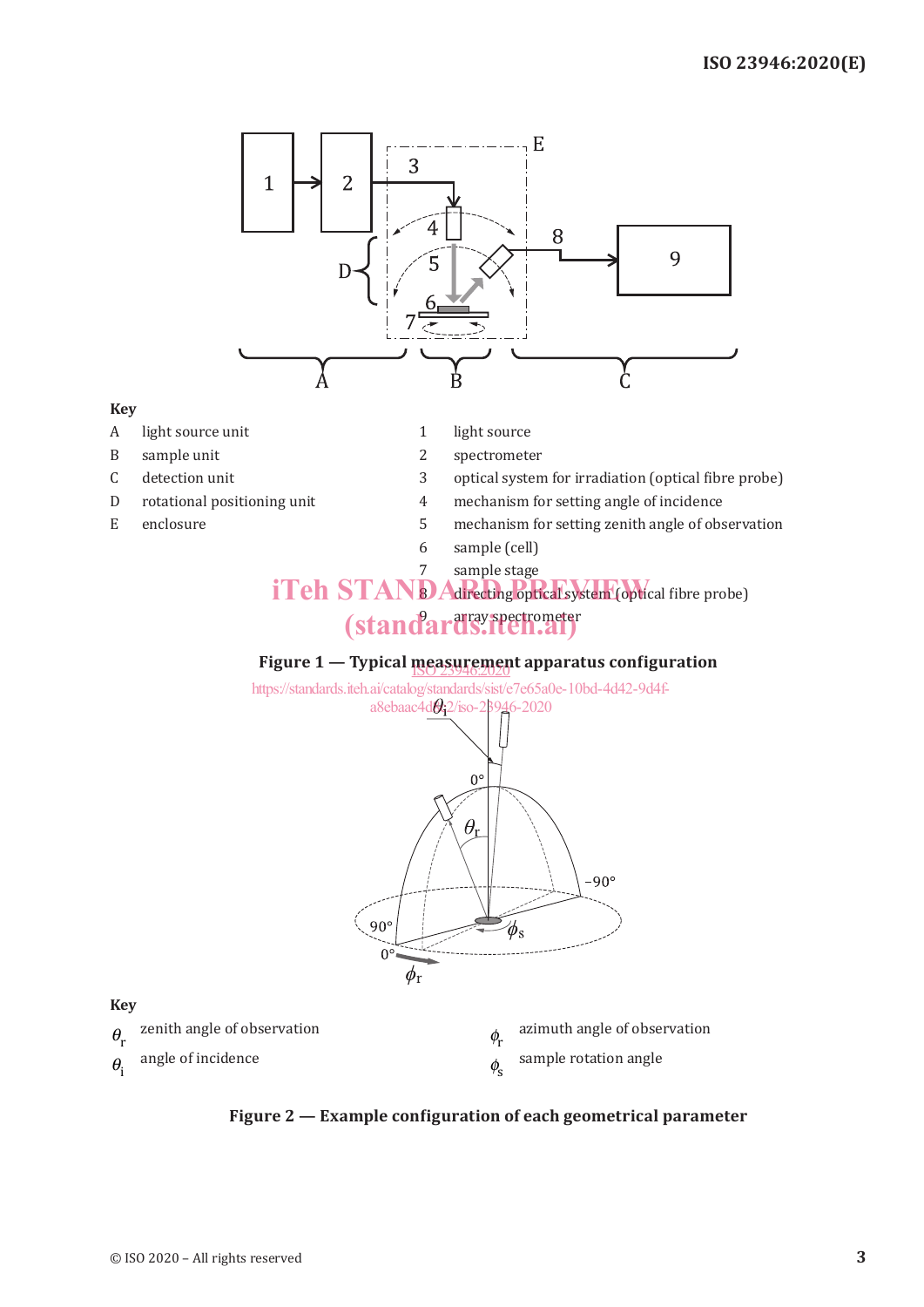#### **5.2 Light source unit**

The spectral width of the excitation light is limited by the spectrometer. The half-width of the excitation light spectrum is preferably 15 nm or less.

The excitation light passes through an optical system for irradiation and irradiates a sample or a diffuse reflectance standard. One example of an optical system for irradiation is an optical fibre probe. One end of the fibre probe is attached to the exit slit of the monochromator and the monochromated light is emitted from the other end. A focusing optics attached to the end of the fibre probe provides a circular, nearly circular or oval-shaped beam of light to illuminate the sample surface.

The optical system for irradiation should be designed to optimize the size of illuminating area on the sample and the diffuse reflectance standard for detecting scattered light and fluorescence efficiently.

#### **5.3 Sample unit**

#### **5.3.1 Cell**

The area of a sample shall be substantially larger than the area irradiated by the excitation light, and the thickness of a sample in the normal direction shall be at least 2 mm.

A cell shall be made of chemically and physically stable material which does not contaminate the sample inside and can be used in conjunction with a cell adapter provided for a sample stage.

When a less absorptive sample is measured, a cell with a transparent window at its bottom can be used When a less absorptive sample is measured, a cell with a transparent window at its bottom ca<br>to examine fluorescence or scattered light emitting from the bottom of the cell (see <u>Annex A</u>).

The top surface of the cell shall have a cover glass or a lid to prevent a sample powder from dispersing and contaminating its surroundings during transport or preparation for installation. However, the cover glass or a lid shall be removed during the goni<u>o-spectro</u>fluorometric measurement to expose the sample surface. https://standards.iteh.ai/catalog/standards/sist/e7e65a0e-10bd-4d42-9d4f-

a8ebaac4d8c2/iso-23946-2020

#### **5.3.2 Diffuse reflectance standard**

A diffuse reflectance standard is used as a reference standard in gonio-spectrofluorometric measurement for calibrating a spectral radiance factor or bi-directional reflectance distribution function (BRDF) in the wavelength range including the excitation light wavelength and the fluorescence light wavelength. The diffuse reflectance standard used shall be an item with a diffuse reflectance of 90 % or greater and a spatial distribution of diffused light close to Lambertian at an incident angle from  $0^{\circ}$  to  $30^{\circ}$ , examples of which include a sintered polytetrafluoroethylene material. A secondary diffuse reflectance standard (working standard) can also be used, where the working standard provides calibration for a spectral radiance factor or BRDF using a gonio-spectrofluorometer or another spatial light distribution measurement apparatus, based on a diffuse reflectance standard used to calibrate a spectral radiance factor or BRDF. The working standard used shall be an item with a diffuse reflectance of 90 % or greater and a spatial distribution of diffused light close to Lambertian at an incident angle from 0° to 30°, an example of which is a cell filled with pressed barium sulfate powder.

#### **5.3.3 Sample stage**

A sample stage allows a cell to be placed with a cell adapter, if any, at the centre portion of the stage such that the sample surface is always kept horizontal. The sample stage is preferably provided with an automatic or manual mechanism rotating about the vertical axis for setting a sample rotational angle *ϕ*<sup>s</sup> when a surface of a ceramic phosphor sample is not confirmed in advance to be substantially uniform with respect to the sample rotation.